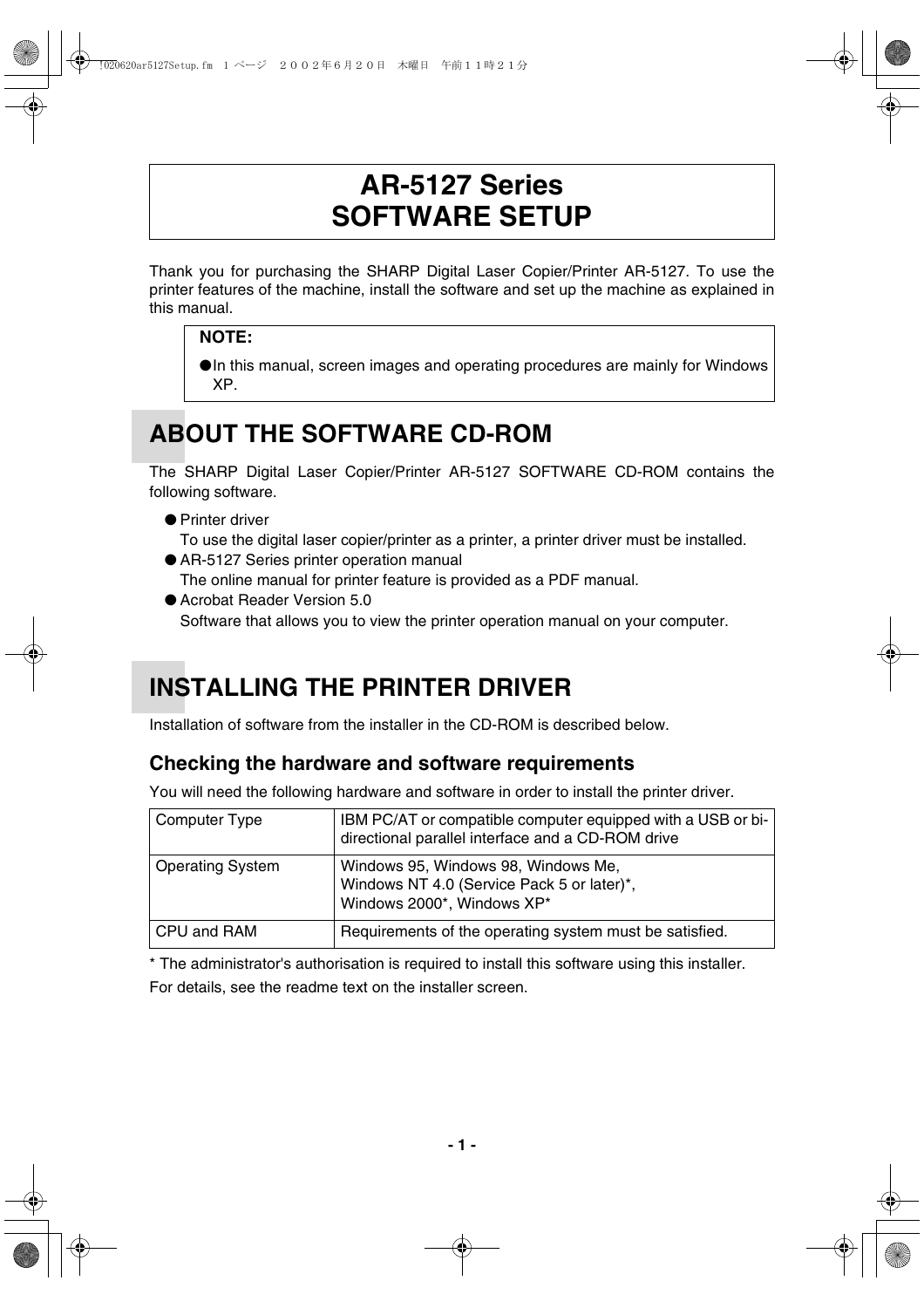### **Installing onto Windows XP (USB/parallel interface)**

Before starting the installation, make sure the USB or parallel interface cable is not connected to the printer.

- **1. Insert the supplied CD-ROM into your CD-ROM drive.**
- **2. Click the 'start' button, click 'My Computer' ( ), and then double-click the CD-ROM ( ) icon.**

#### **NOTE:**

●When any of 'Found New Hardware Wizard' messages appear during the software installation, be sure to click the 'Cancel' button.

**3. Double-click the 'Setup' (a) icon.** 

#### **NOTE:**

●If the language selection screen appears after you double click the 'Setup' icon, select the language you wish to use and click the 'OK' button. (Normally, the correct language is selected automatically.)

- **4. After confirming the message in the 'Welcome' window, click the 'Next' button.**
- **5. Read the message in the readme window, and then click the 'Next' button.**
- **6. Follow the on-screen instructions to install the printer driver.**
	- If the following screen appears (the message may appear more than once), click the 'Continue Anyway' button.



**7. When the 'The printer driver installation is complete.' dialog box appears, click the 'OK' button.**

#### **NOTE:**

●After the installation, a message to restart your computer may be displayed. In this case, click the 'Yes' button to restart your computer.

- **8. Connect the USB interface cable or parallel interface cable. (p. 6)**
	- Windows will detect the printer and the Plug and Play screen will appear.
- **9. Follow the instructions in the Plug and Play screen to begin the installation.**
	- You have completed the installation of the printer driver.

#### **NOTE:**

●The 'Hardware Installation' dialog box will appear. Click the 'Continue Anyway' button.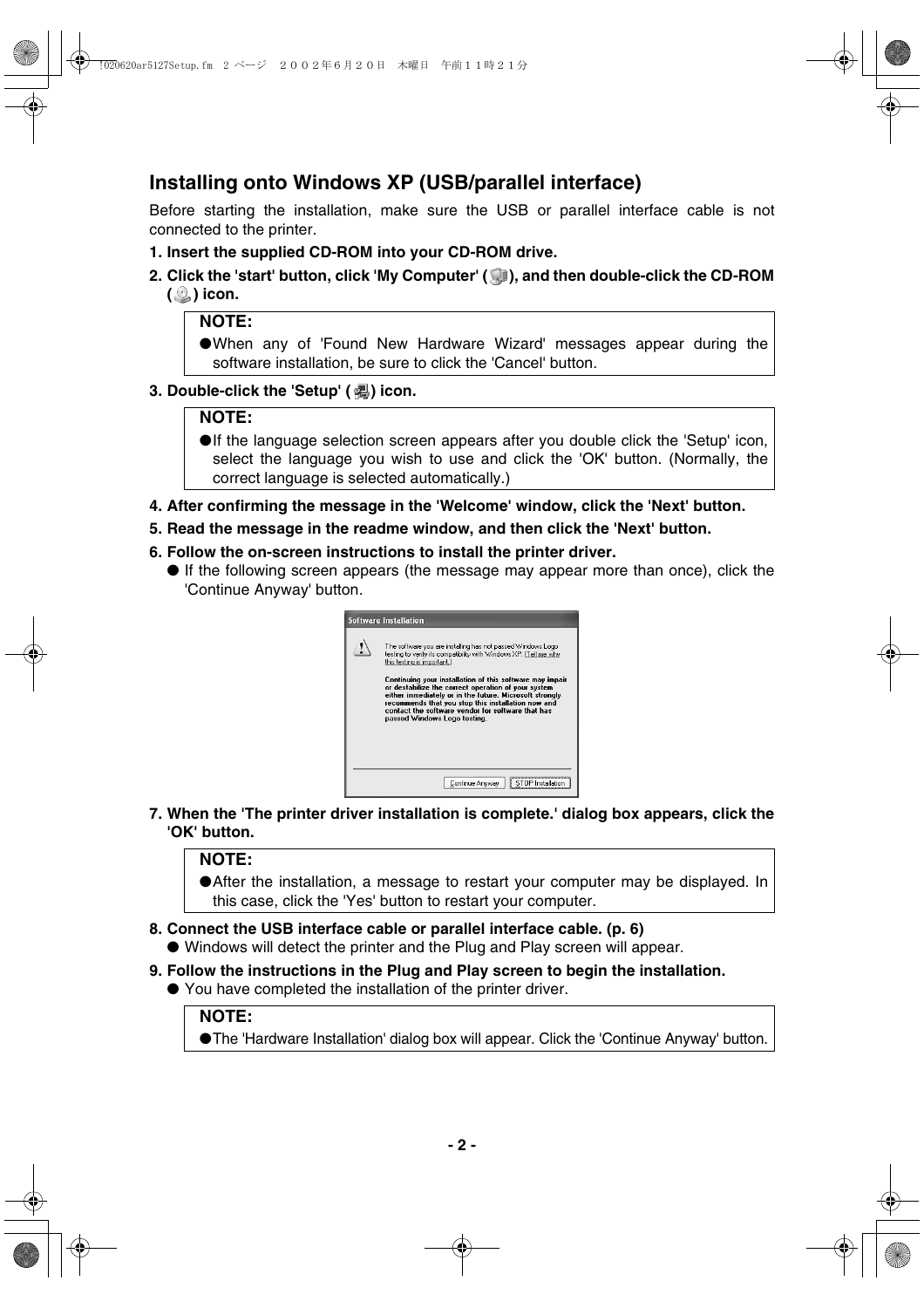### **Installing onto Windows 98/Me/2000 (USB interface)**

Before starting the installation, make sure the USB interface cable is not connected to the printer.

- **1. Insert the supplied CD-ROM into your CD-ROM drive.**
- **2. Double-click 'My Computer' (** $\mathbf{Q}$ ), and then double-click the CD-ROM ( $\mathbf{Q}$ ) icon.

#### **NOTE:**

●When any of 'Hardware Found', or 'Found New Hardware Wizard' messages appear during the software installation, be sure to click the 'Cancel' button.

#### **3. Double-click the 'Setup' ( ) icon.**

#### **NOTE:**

- ●If the language selection screen appears after you double click the 'Setup' icon, select the language you wish to use and click the 'OK' button. (Normally, the correct language is selected automatically.)
- **4. After confirming the message in the 'Welcome' window, click the 'Next' button.**
- **5. Read the message in the readme window, and then click the 'Next' button.**
- **6. Select 'USB' and then click the 'Next' button.**



- **7. Follow the on-screen instructions to install the printer driver.**
	- In Windows 2000, if the following screen appears (the message may appear more than once), click the 'Yes' button in Windows 2000.



**8. When the 'The printer driver installation is complete.' dialog box appears, click the 'OK' button.**

#### **NOTE:**

●After the installation, a message to restart your computer may be displayed. In this case, click the 'Yes' button to restart your computer.

#### **9. Connect the USB interface cable. (p. 6)**

- Windows will detect the printer and the Plug and Play screen will appear.
- **10.Follow the instructions in the Plug and Play screen that appears in your version of Windows to begin the installation.**
	- You have completed the installation of the printer driver.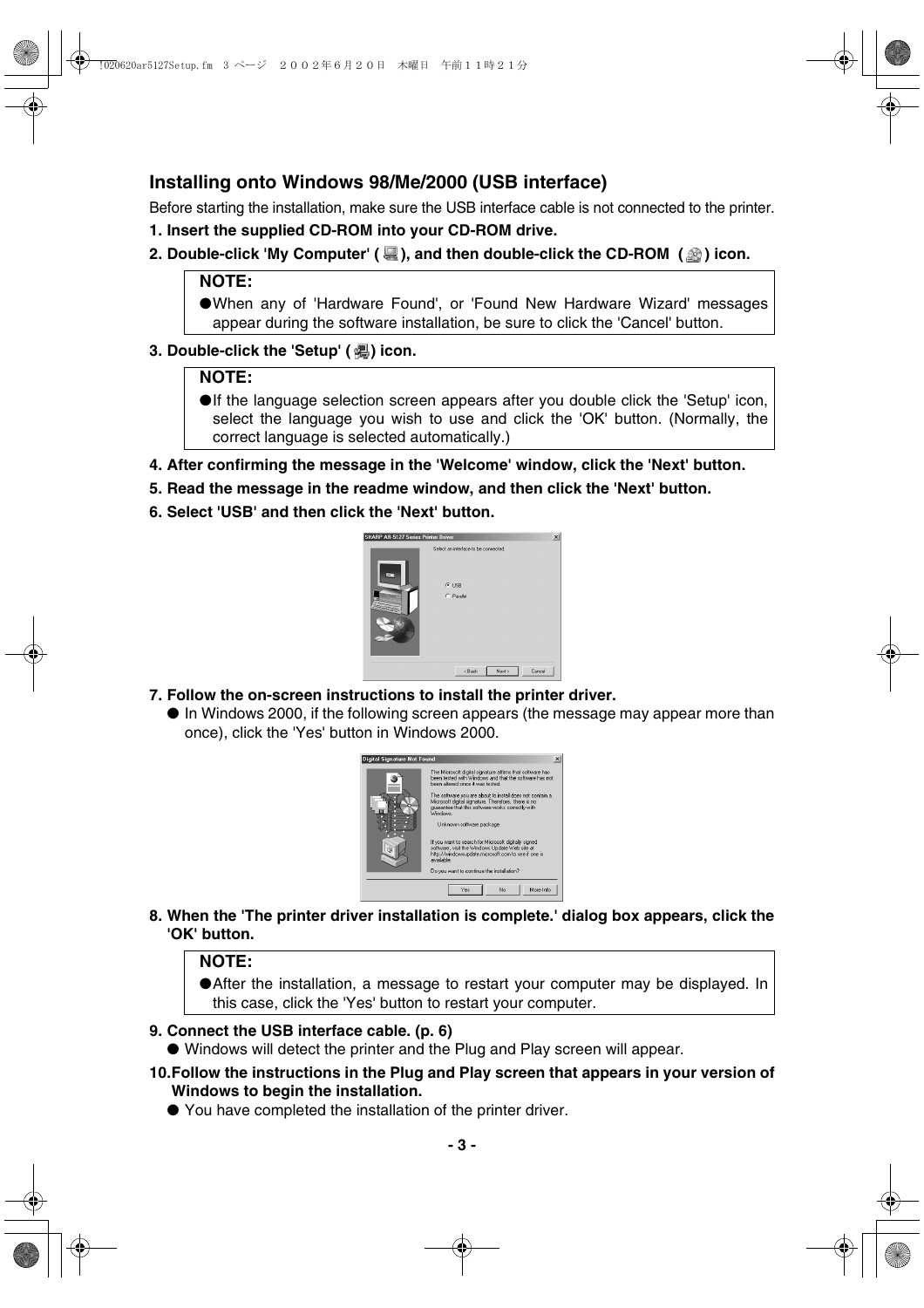### **Installing onto Windows 95/98/Me/NT4.0/2000 (Parallel interface)**

Before starting the installation, make sure the USB or parallel interface cable is not connected to the printer.

- **1. Insert the supplied CD-ROM into your CD-ROM drive.**
- **2. Double-click 'My Computer' (** $\mathbb{R}$ **), and then double-click the CD-ROM (** $\mathbb{R}$ **) icon.**

#### **NOTE:**

●When any of 'Hardware Found', or 'Found New Hardware Wizard' messages appear during the software installation, be sure to click the 'Cancel' button.

#### **3. Double-click the 'Setup' (a) icon.**

#### **NOTE:**

- ●If the language selection screen appears after you double click the 'Setup' icon, select the language you wish to use and click the 'OK' button. (Normally, the correct language is selected automatically.)
- **4. After confirming the message in the 'Welcome' window, click the 'Next' button.**
- **5. Read the message in the readme window, and then click the 'Next' button. (If you are using Windows 95/NT 4.0, go to step 7.)**
- **6. Select 'Parallel' and click the 'Next' button.**



- **7. Follow the on-screen instructions to install the printer driver.**
- **8. When the 'The printer driver installation is complete.' dialog box appears, click the 'OK' button.**

#### **NOTE:**

●After the installation, a message to restart your computer may be displayed. In this case, click the 'Yes' button to restart your computer.

#### **9. Connect the parallel interface cable.**

● You have completed the installation of the printer driver.

#### **NOTE:**

●For parallel interface connection ensure that your computer and printer are turned off before connecting the cable. (p. 6)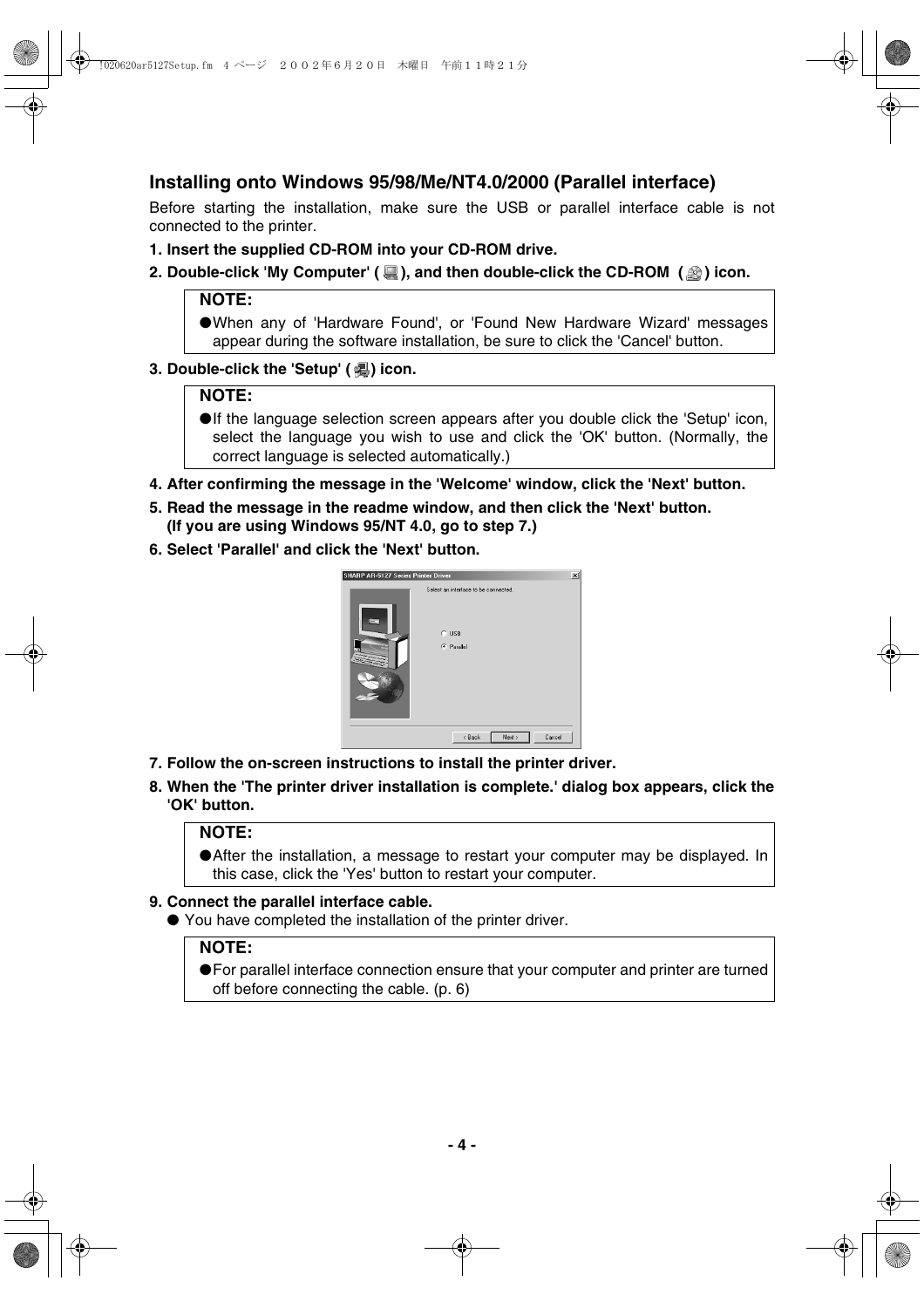#### **Installing the printer driver with Add Printer Wizard**

If you are using the parallel interface, you can also install the printer driver using the Windows Add Printer Wizard. If you have already finished installing the printer driver using the installer, continue from "CONNECTING TO A COMPUTER" on the following page.

Be sure to read the Readme file before installing the printer driver with the Add Printer Wizard. The Readme file for the printer driver can be found in the 'English' folder in the CD-ROM.

#### **NOTES:**

- ●If you are installing the printer driver for the first time, we recommend that you use the installer rather than the Add Printer Wizard.
- ●Before installing the printer driver, close all applications.
- **1. Insert the supplied CD-ROM into your CD-ROM drive.**
- **2. Click the 'start' button, click 'My Computer' ( ), and then double-click the** CD-ROM (**C**) icon.

- **3. Double-click the 'English' folder.**
- **4. Copy the self-extracting file (.exe) in the 'English' folder to any desired folder, and then double-click on the file to extract it.**
	- Use the self-extracting file that corresponds to your operating system as shown below.

| <b>Operating system</b> | <b>Self-extracting file</b> |
|-------------------------|-----------------------------|
| Windows 95/98/Me        | Prn 9xme.exe                |
| Windows NT 4.0          | Prn nt.exe                  |
| Windows 2000/XP         | Prn_2kxp.exe                |

#### **5. Click the 'start' button, click 'Control Panel', click 'Printers and Other Hardware', and then click 'Printers and Faxes'.**

● In an operating system other than Windows XP, click the 'Start' button, select 'Settings', and then click 'Printers'.

#### **6. Click 'Add a printer' in 'Printer Tasks'.**

- In an operating system other than Windows XP, double-click the 'Add Printer' icon.
- The 'Add Printer Wizard' will appear.

#### **7. Follow the on-screen instructions.**

● When you are asked to specify the path of the printer driver, select the folder where you extracted the file in step 4.

<sup>●</sup> In an operating system other than Windows XP, double-click 'My Computer', and then double-click the CD-ROM icon.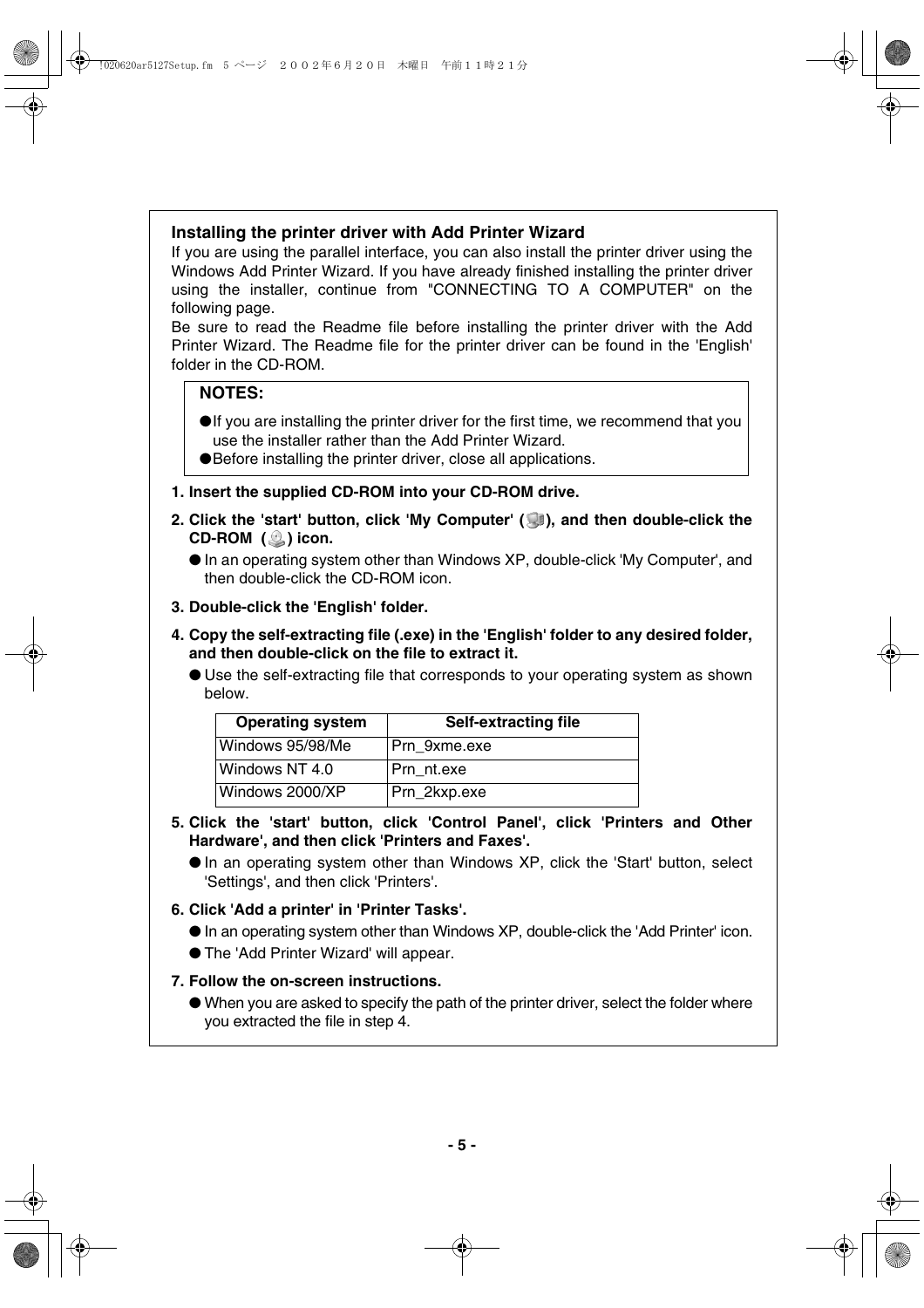# **CONNECTING TO A COMPUTER**

Follow the procedure below to connect the printer to your computer.

#### **NOTES:**

- ●USB is available with a PC/AT compatible computer that was originally equipped with USB and had Windows 98, Windows Me, Windows 2000 Professional, Windows XP Professional or Windows XP Home Edition preinstalled.
- ●For information on interface cables, see "SPECIFICATIONS" in the Operation Manual for the machine.
- ●The interface connector position of the computer differs depending on computers. Refer to the manual of your computer.

### **Connecting the USB interface cable**

- **1. Obtain a shielded USB interface cable.**
- **2. Insert the cable into the USB interface connector on the printer.**



**3. Insert the other end of the cable into the interface connector of your computer.**

### **Connecting the parallel interface cable**

- **1. Obtain an IEEE1284 shielded parallel interface cable.**
- **2. Make sure both the printer and the computer are turned off.**
- **3. Plug the appropriate end of the cable into the interface connector on the printer and secure the clips on the sides of the connector.**



**4. Plug the other end of the cable into the interface connector of your computer.**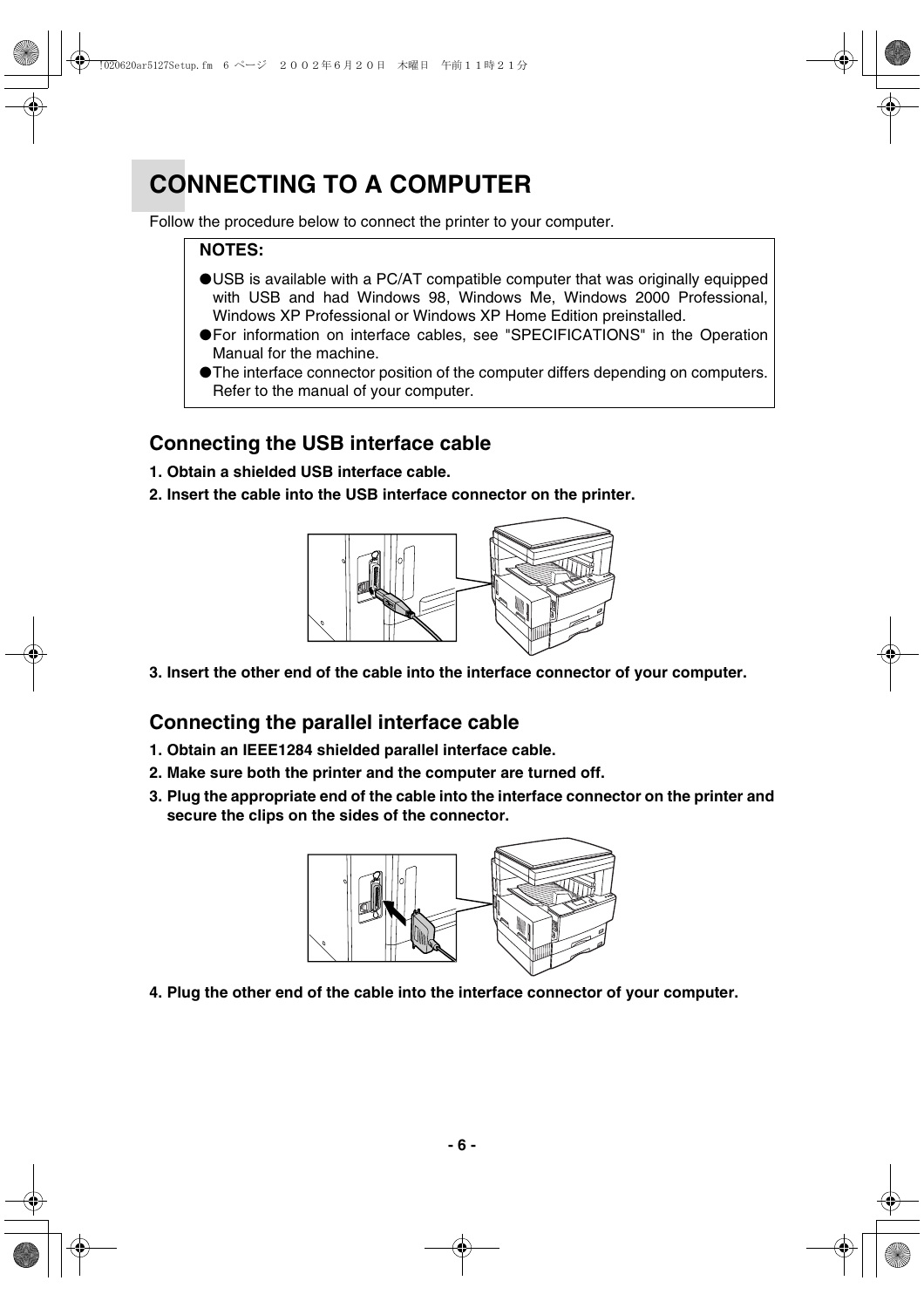# **SETTING PRINTER DRIVER**

After installing the printer driver and connecting the printer to your computer, use the procedure in this section to set the printer configuration.

- **1. Click the 'start' button, click 'Control Panel', click 'Printers and Other Hardware', and then click 'Printers and Faxes'.**
	- In an operating system other than Windows XP, click the 'Start' button, select 'Settings', and then click 'Printers'.
- **2. Right-click the 'SHARP AR-5127' printer driver icon, and click 'Properties' from the shortcut menu. (If you are using Windows NT 4.0/2000/XP, go to step 4.)**



- **3. On Windows 95/98/Me, click the 'Setup' tab.**
- **4. Click the 'Configuration' tab and set the printer configuration based on the options that have been installed.**
	- Set the printer configuration properly. If not, printing may not be executed properly. Example:A dual paper tray and an optional Job Separator Kit have been installed.



**5. Click the 'OK' button.**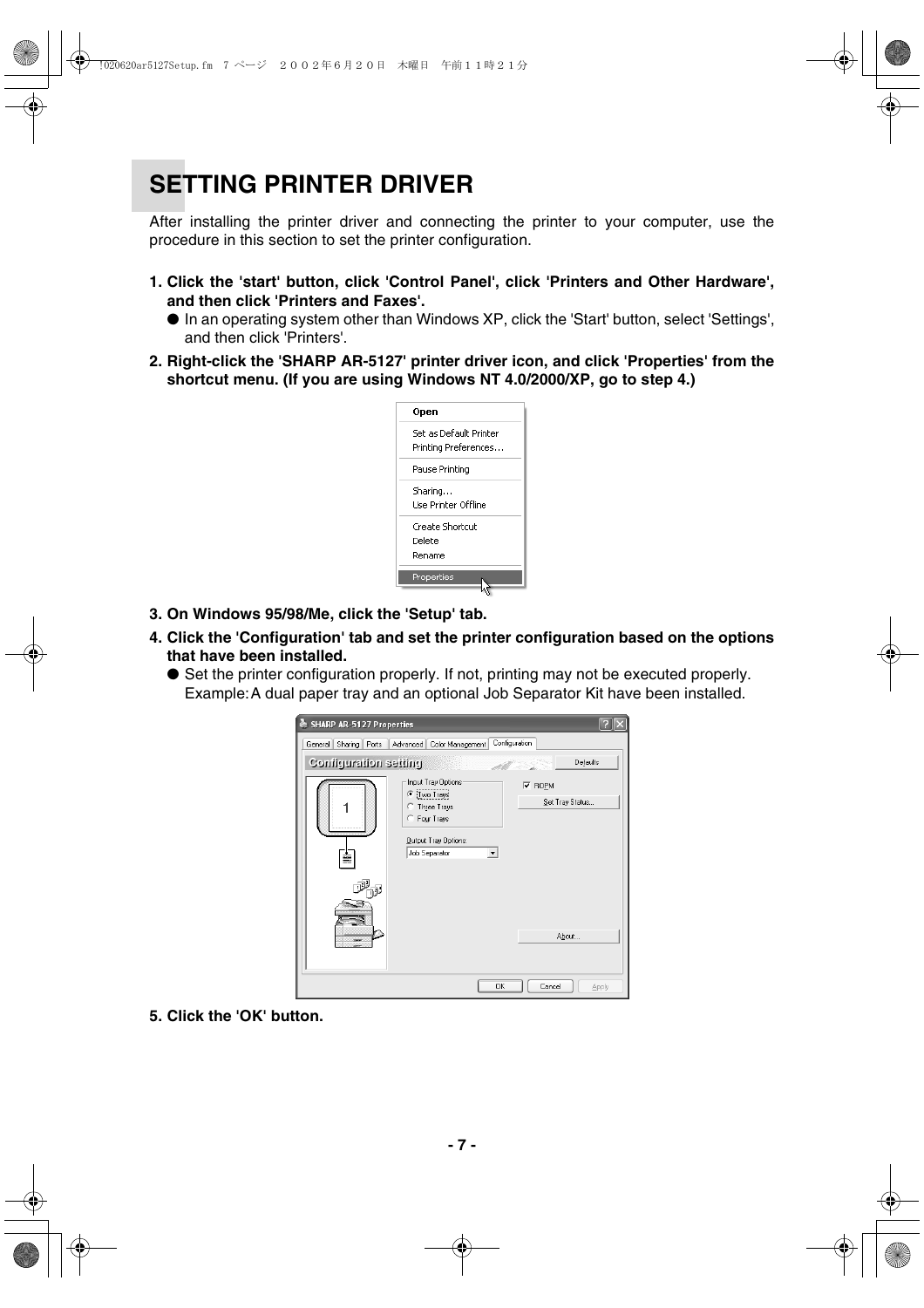# **HOW TO USE THE ONLINE MANUAL**

Follow the steps below to view the "AR-5127 Series PRINTER OPERATION MANUAL". This manual contains information needed for using the machine as a printer.

#### **NOTE:**

● To access the Online Manual, your computer must have Acrobat Reader 5.0 or a later version. If you do not have Acrobat Reader, follow the instructions in "Installing Acrobat Reader" to install it.

- **1. Turn on your computer.**
- **2. Insert the supplied SOFTWARE CD-ROM into your CD-ROM drive.**
- **3. Click the 'start' button, and then click 'My Computer' (1986).** ● In an operating system other than Windows XP, double-click 'My Computer'.
- **4. Double-click the CD-ROM icon ( 2).**
- **5. Double-click the 'Manual' folder, and then double-click the 'Man\_Eng.PDF'.**

#### **NOTE:**

●If you will be viewing the online manual repeatedly, you may find it convenient to copy the "Man\_Eng.PDF" file to your computer.

#### **Installing Acrobat Reader**

If Acrobat Reader is not installed on your computer, follow these steps to install it.

- **1. Turn on your computer.** ● Before installing the Acrobat Reader, close all applications.
- **2. Insert the supplied SOFTWARE CD-ROM into your CD-ROM drive.**
- **3. Click the 'start' button, and then click 'My Computer' (19).** 
	- In an operating system other than Windows XP, double-click 'My Computer'.
- **4. Double-click the CD-ROM icon ( 2).**
- 5. Double-click the 'Acrobat' folder, and then double-click the 'ar500enu.exe' ( $\bullet$ ).
- **6. Follow the on-screen instructions to install the Acrobat Reader.**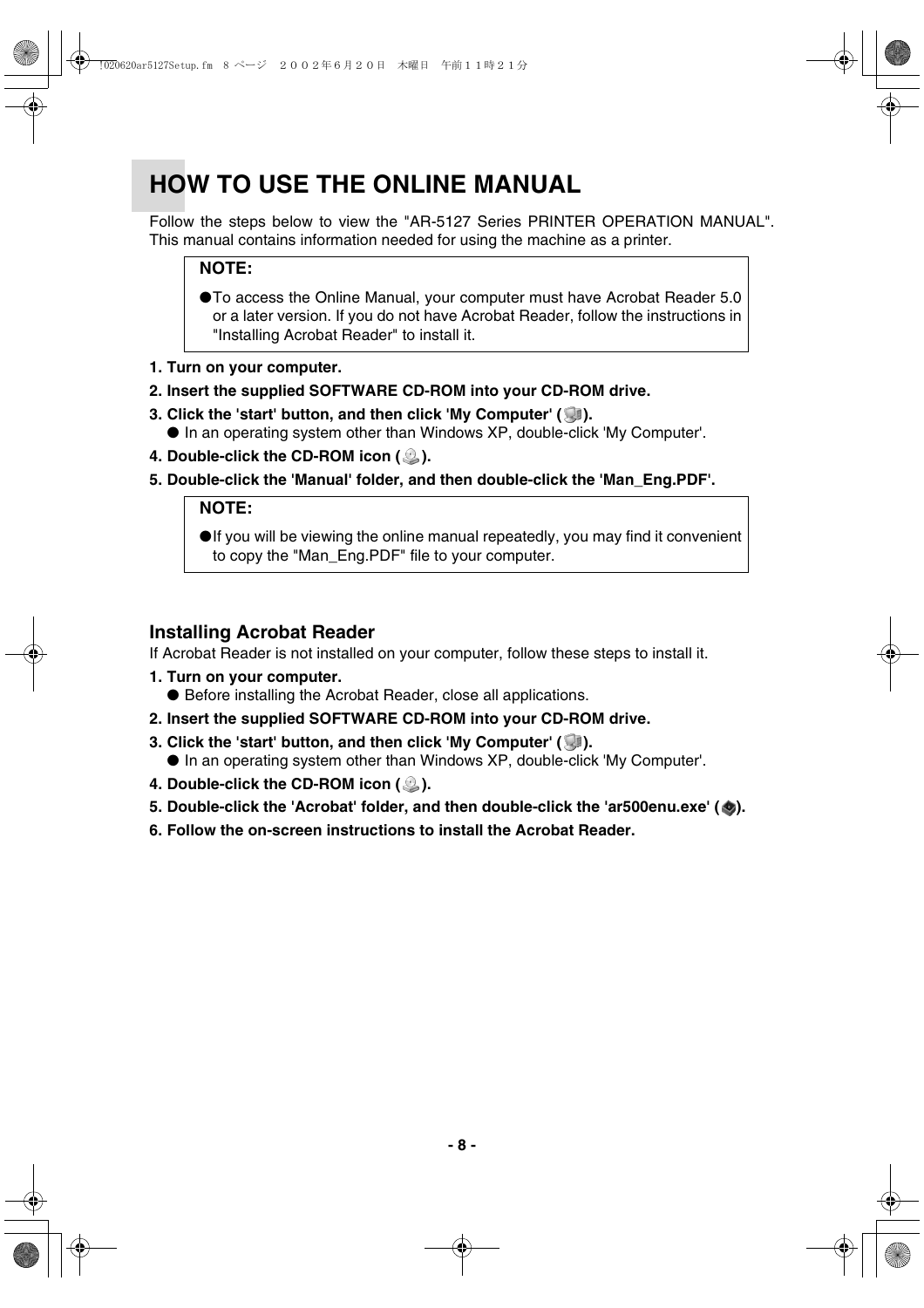# **SOFTWARE LICENSE**

#### **PLEASE READ THIS LICENSE CAREFULLY BEFORE USING THE SOFTWARE. BY USING THE SOFTWARE, YOU ARE AGREEING TO BE BOUND BY THE TERMS OF THIS LICENSE.**

**1. License.** The application, demonstration, system and other software accompanying this License, whether on disk, in read only memory, or on any other media (the "Software") and related documentation are licensed to you by SHARP. You own the disk on which the Software is recorded but SHARP and/or SHARP's Licensors retain title to the Software and related documentation. This License allows you to use the Software on one or more computers connected to a single printer and make one copy of the Software in machine-readable form for backup purposes only. You must reproduce on such copy the SHARP copyright notice, the copyright notice of SHARP's Licensors and any other proprietary legends of SHARP and/or its Licensors that were on the original copy of the Software. You may also transfer all your license rights in the software, the backup copy of the Software, the related documentation and a copy of this License to another party, provided the other party reads and agrees to the terms and conditions of this License.

**2. Restrictions.** The Software contains copyrighted material, trade secrets and other proprietary material which is owned by SHARP and/or its Licensors and in order to protect them you may not decompile, reverse engineer, disassemble or otherwise reduce the Software to a human-perceivable form. You may not modify, network, rent, lease, loan, distribute or create derivative works based upon the Software in whole or in part. You may not electronically transmit the Software from one computer to another or over a network.

**3. Termination.** This license is effective until terminated. You may terminate this License at any time by destroying the Software and related documentation and all copies thereof. This License will terminate immediately without notice from SHARP and/or SHARP's Licensors if you fail to comply with any provision of this License. Upon termination you must destroy the Software and related documentation and all copies thereof.

**4. Export Law Assurances.** You agree and certify that neither the Software nor any other technical data received from SHARP, nor the direct product thereof, will be exported outside the United States except as authorized and as permitted by the laws and regulations of the United States. If the Software has been rightfully obtained by you outside of the United States, you agree that you will not re-export the Software nor any other technical data received from SHARP, nor the direct product thereof, except as permitted by the laws and regulations of the United states and the laws and the regulation of the jurisdiction in which you obtained the Software.

**5. Government End Users.** If you are acquiring the Software on behalf of any unit or agency of the United States Government, the following provisions apply. The Government agrees:

(i) if the Software is supplied to the Department of Defense (DoD), the Software is classified as "Commercial Computer Software" and the Government is acquiring only "restricted rights" in the Software and its documentation as that term is defined in Clause 252.227-7013 (c)(1) of the DFARS; and

(ii) if the Software is supplied to any unit or agency of the United States Government other than DoD, the Government's rights in the Software and its documentation will be as defined in Clause 52.227-19 (c)(2) of the FAR or, in the case of NASA, in Clause 18-52.227-86 (d) of the NASA Supplement to the FAR.

**6. Limited Warranty on Media.** SHARP warrants the disks on which the Software is recorded to be free from defects in materials and workmanship under normal use for a period of ninety (90) days from the date of purchase as evidenced by a copy of the receipt. The entire liability of SHARP and/or its Licensors and your exclusive remedy will be replacement of the disk which fails to meet the limited warranty provided by this Clause 6. A disk will be replaced when it is returned to SHARP or a SHARP authorized representative with a copy of the receipt. SHARP will have no responsibility to replace a disk damaged by accident, abuse or misapplication.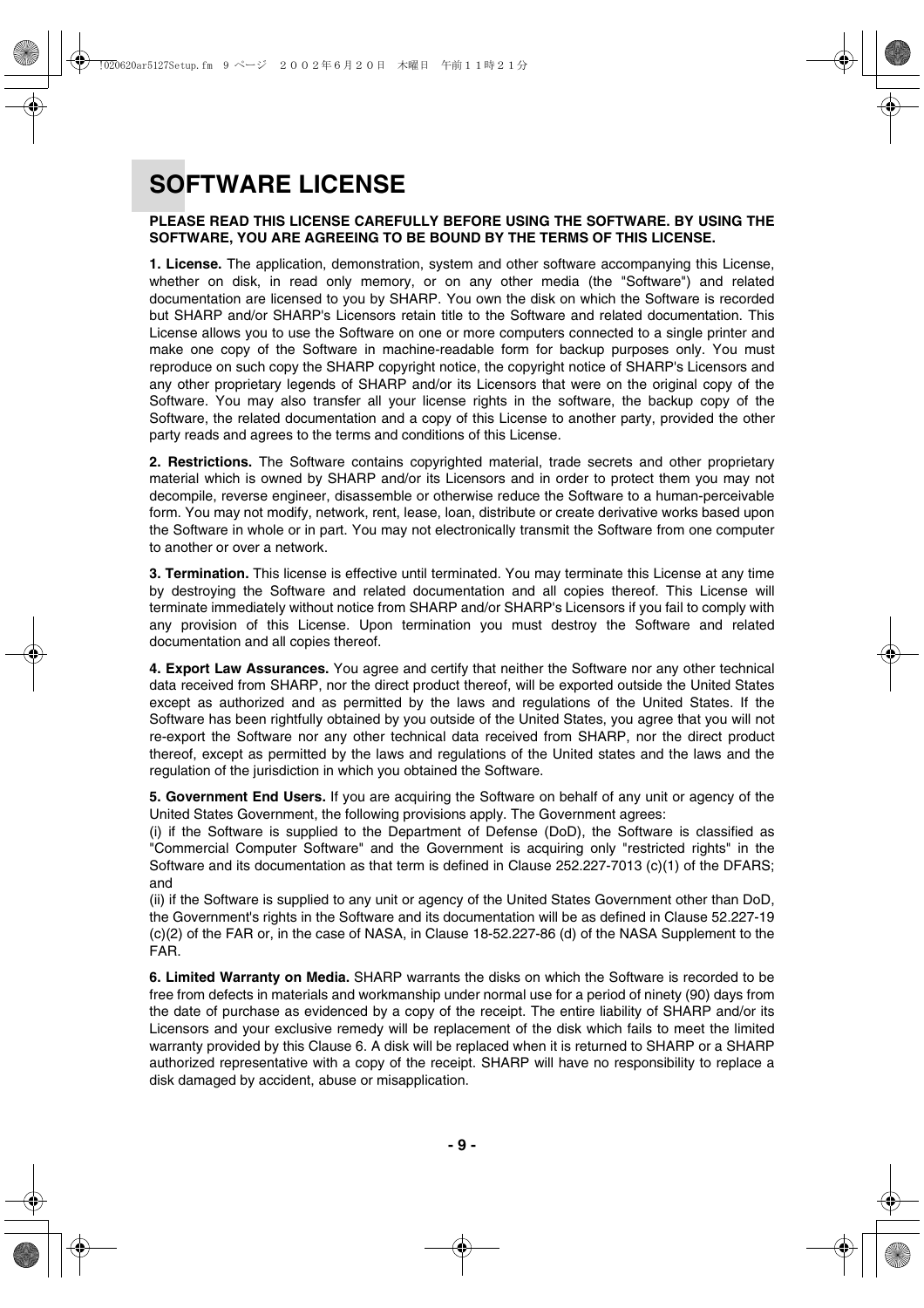ANY IMPLIED WARRANTIES ON THE DISKS, INCLUDING THE IMPLIED WARRANTIES OF MERCHANTABILITY AND FITNESS FOR A PARTICULAR PURPOSE, ARE LIMITED IN DURATION TO NINETY (90) DAYS FROM THE DATE OF DELIVERY. THIS WARRANTY GIVES YOU SPECIFIC LEGAL RIGHTS, AND YOU MAY ALSO HAVE OTHER RIGHTS WHICH VARY FROM JURISDICTION TO JURISDICTION.

**7. Disclaimer of Warranty on Software.** You expressly acknowledge and agree that use of the Software is at your sole risk. The software and related documentation are provided "AS IS" and without warranty of any kind and SHARP and SHARP's Licensor(s) (for the purpose of provisions 7 and 8, SHARP and SHARP's Licensor(s) shall be collectively referred to as "SHARP") EXPRESSLY DISCLAIM ALL WARRANTIES, EXPRESS OR IMPLIED, INCLUDING, BUT NOT LIMITED TO, THE IMPLIED WARRANTIES OF MERCHANTABILITY AND FITNESS FOR A PARTICULAR PURPOSE. SHARP DOES NOT WARRANT THAT THE FUNCTIONS CONTAINED IN THE SOFTWARE WILL MEET YOUR REQUIREMENTS, OR THAT THE OPERATION OF THE SOFTWARE WILL BE UNINTERRUPTED OR ERROR-FREE, OR THAT DEFECTS IN THE SOFTWARE WILL BE CORRECTED. FURTHERMORE, SHARP DOES NOT WARRANT OR MAKE ANY REPRESENTATIONS REGARDING THE USE OR THE RESULTS OF THE USE OF THE SOFTWARE OR RELATED DOCUMENTATION IN TERMS OF THEIR CORRECTNESS, ACCURACY, RELIABILITY, OR OTHERWISE. NO ORAL OR WRITTEN INFORMATION OR ADVICE GIVEN BY SHARP OR A SHARP AUTHORIZED REPRESENTATIVE SHALL CREATE A WARRANTY OR IN ANY WAY INCREASE THE SCOPE OF THIS WARRANTY. SHOULD THE SOFTWARE PROVE DEFECTIVE, YOU (AND NOT SHARP OR A SHARP AUTHORIZED REPRESENTATIVE) ASSUME THE ENTIRE COST OF ALL NECESSARY SERVICING, REPAIR OR CORRECTION, SOME JURISDICTIONS DO NOT ALLOW THE EXCLUSION OF IMPLIED WARRANTIES, SO THE ABOVE EXCLUSION MAY NOT APPLY TO YOU.

**8. Limitation of Liability.** UNDER NO CIRCUMSTANCES INCLUDING NEGLIGENCE, SHALL SHARP BE LIABLE FOR ANY INCIDENTAL, SPECIAL OR CONSEQUENTIAL DAMAGES THAT RESULT FROM THE USE OR INABILITY TO USE THE SOFTWARE OR RELATED DOCUMENTATION, EVEN IF SHARP OR A SHARP AUTHORIZED REPRESENTATIVE HAS BEEN ADVISED OF THE POSSIBILITY OF SUCH DAMAGES. SOME JURISDICTIONS DO NOT ALLOW THE LIMITATION OR EXCLUSION OF LIABILITY FOR INCIDENTAL OR CONSEQUENTIAL DAMAGES SO THE ABOVE LIMITATION OR EXCLUSION MAY NOT APPLY TO YOU.

In no event shall SHARP's total liability to you for all damages, losses, and causes of action (whether in contract, tort (including negligence) or otherwise) exceed the amount paid by you for the Software.

**9. Controlling Law and Severability.** For a portion of the Software related with Apple Macintosh and Microsoft Windows, this license shall be governed by and construed in accordance with the laws of the state of California and Washington, respectively. If for any reason a court of competent jurisdiction finds any provision of this License, or portion thereof, to be unenforceable, that provision of the License shall be enforced to the maximum extent permissible so as to effect the intent of the parties, and the remainder of this License shall continue in full force and effect.

**10. Complete Agreement.** This License constitutes the entire agreement between the parties with respect to the use of the Software and related documentation, and supersedes all prior or contemporaneous understandings or agreements, written or oral, regarding such subject matter. No amendment to or modification of this License will be binding unless in writing and signed by a duly authorized representative of SHARP.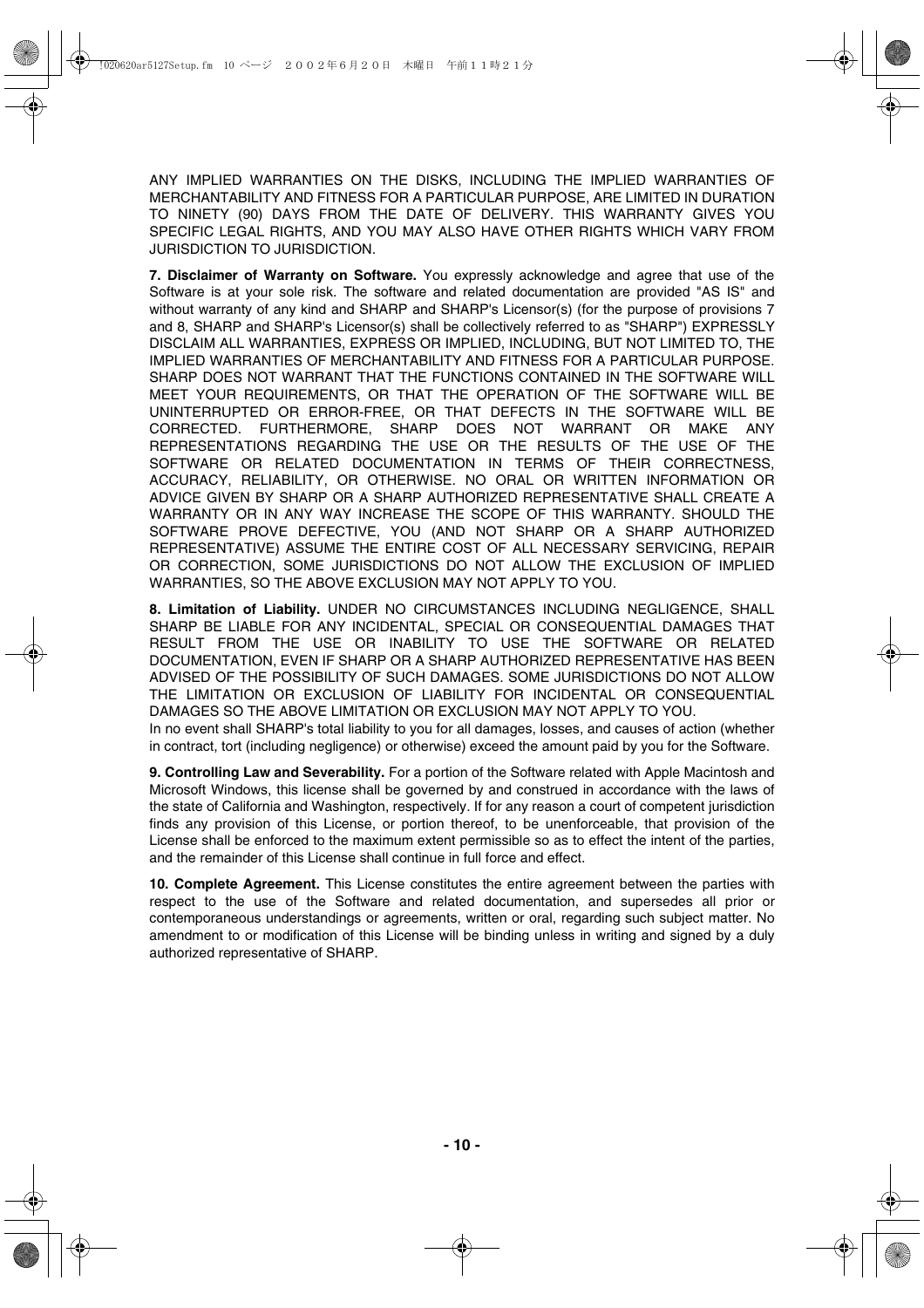# **SAFETY STANDARDS**

#### **Warning:**

This product is a class A product. If it is operated in households, offices or similar surroundings, it can produce radio interferences at other appliances, so that the user has to take adequate countermeasures.

This equipment complies with the requirements of Directives 89/336/EEC and 73/23/EEC as amended by 93/68/EEC.

Dieses Gerät entspricht den Anforderungen der EG-Richtlinien 89/336/EWG und 73/23/EWG mit Änderung 93/68/EWG.

Ce matériel répond aux exigences contenues dans les directives 89/336/CEE et 73/23/CEE modifiées par la directive 93/68/CEE.

Dit apparaat voldoet aan de eisen van de richtlijnen 89/336/EEG en 73/23/EEG, gewijzigd door 93/68/EEG.

Dette udstyr overholder kravene i direktiv nr. 89/336/EEC og 73/23/EEC med tillæg nr. 93/68/EEC.

Quest' apparecchio è conforme ai requisiti delle direttive 89/336/EEC e 73/23/EEC, come emendata dalla direttiva 93/68/EEC.

Η εγκατάσταση αυτή ανταποκρίνεται στις απαιτήσεις των οδηγιών της Ευρωπαϊκής Ενωσης 89/336/ΕΟΚ και 73/23/ΕΟΚ, όπως οι κανονισμοί αυτοί συμπληρώθηκαν από την οδηγία 93/68/ΕΟΚ.

Este equipamento obedece às exigências das directivas 89/336/CEE e 73/23/CEE, na sua versão corrigida pela directiva 93/68/CEE.

Este aparato satisface las exigencias de las Directivas 89/336/CEE y 73/23/CEE, modificadas por medio de la 93/68/CEE.

Denna utrustning uppfyller kraven enligt riktlinjerna 89/336/EEC och 73/23/EEC så som kompletteras av 93/68/EEC.

Dette produktet oppfyller betingelsene i direktivene 89/336/EEC og 73/23/EEC i endringen 93/68/EEC.

Tämä laite täyttää direktiivien 89/336/EEC ja 73/23/EEC vaatimukset, joita on muutettu direktiivillä 93/68/EEC.

The CE mark logo label is affixed on an equipment in case that the directives described in the above sentence are applicable to the product. (This sentence is not applicable in any country where the above directives are not required.)

Shielded cables must be used with this equipment to maintain compliance with standards.